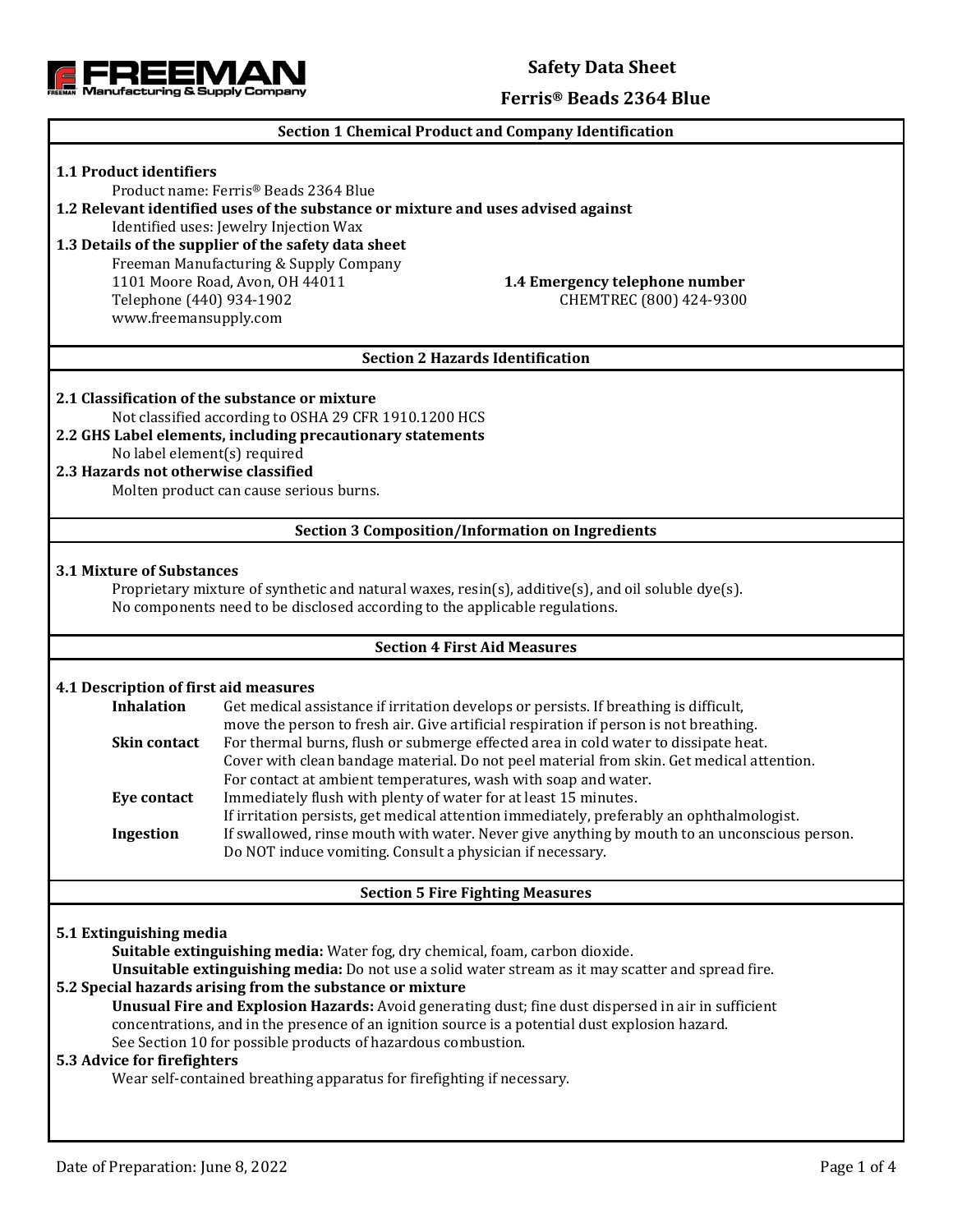## **Section 6 Accidental Release Measures 6.1 Personal precautions, protective equipment and emergency procedures** Avoid contact with skin and eyes. Wear appropriate personal protective equipment, see Section 8. **6.2 Environmental precautions** Should not be released into the environment. Prevent product from entering drains. **6.3 Methods and materials for containment and cleaning up** Do not walk through spilled material. Avoid dust formation. Contain spillage and use clean non-sparking tools to collect material. Shovel spillage into suitable container for disposal. **Section 7 Handling and Storage 7.1 Precautions for safe handling** Wear appropriate personal protective equipment, see Section 8. Avoid contact with skin and eyes. Wash thoroughly with soap and water after handling. Do not use in areas without adequate ventilation. Avoid breathing fumes. Avoid dust formation. Avoid contact with molten material. **Specific end use(s):** Avoid heating above 100°C (212°F) during the normal investment casting process (except dewax operations). Do not let molten product stand in melt tanks and injection machines, stir product continuously. **7.2 Conditions for safe storage, including any incompatibilities** Store at ambient temperatures. Keep in closed container when not in use. Keep away from ignition sources, heat, open flames, and direct sunlight. Do not store with incompatible materials, see Section 10. **Section 8 Exposure Controls/Personal Protection 8.1 Control parameters Substance Name Exposure Limit / Standard Source**  $Wax \, \text{fumes}$  2 mg/m<sup>3</sup> TWA  $ACGIH$ **8.2 Exposure controls Appropriate engineering controls** Good general ventilation (typically 10 air changes per hour) should be used. Ventilation rates should be matched to conditions. Supplementary local exhaust ventilation may be needed in special circumstances, such as poorly ventilated spaces, very hot processing, mechanical generation of dusts, etc. **8.3 Personal protective equipment Eye/Face** Wear safety glasses equipped with side shields, or safety goggles. **Hands** Chemical protective gloves should not be needed when handling this material. Use gloves to protect from mechanical injury. Use gloves with insulation for thermal protection when needed. **Skin/Body** No precautions other than clean body-covering clothing should be needed. **Respiratory** The need for respiratory protection is not anticipated under normal use conditions and with adequate ventilation. If elevated airborne concentrations above applicable workplace exposure levels are anticipated, or when adverse effects such as respiratory irritation has been experienced, or where indicated by your risk assessment process, then use an approved air-purifying respirator. Use an approved air-purifying respirator with organic vapor cartridge and particulate pre-filter when vapors are generated at increased temperatures. **Safety Stations** Make emergency eyewash stations and washing facilities available in work area. **General Hygienic Practices** Wash thoroughly after handling, and before eating, drinking or smoking. Remove contaminated clothing promptly and clean thoroughly before reuse. Avoid contamination of food, beverages, or smoking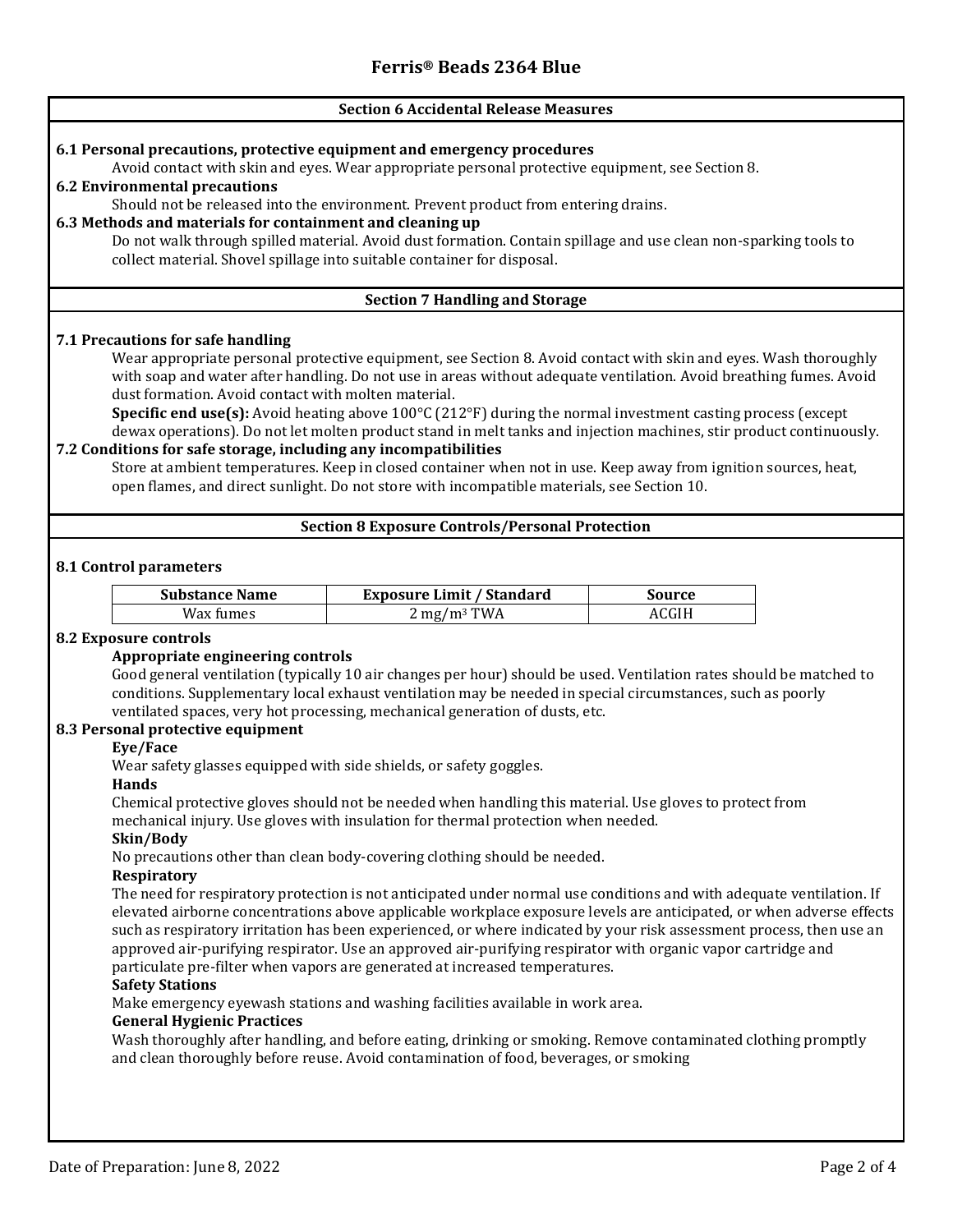| <b>Section 9 Physical and Chemical Properties</b>         |                                                                  |  |  |  |
|-----------------------------------------------------------|------------------------------------------------------------------|--|--|--|
| 9.1 Information on basic physical and chemical properties |                                                                  |  |  |  |
| <b>Physical State</b>                                     | Solid                                                            |  |  |  |
| Color                                                     | Blue                                                             |  |  |  |
| <b>Odor</b>                                               | Mild, sweet                                                      |  |  |  |
| <b>Odor Threshold</b>                                     | No data available                                                |  |  |  |
|                                                           | No data available                                                |  |  |  |
| pH                                                        | $>154^{\circ}F(>68^{\circ}C)$                                    |  |  |  |
| <b>Melting Point</b><br><b>VOC Content</b>                |                                                                  |  |  |  |
|                                                           | 0<br>No data available                                           |  |  |  |
| <b>Boiling Point</b><br><b>Flash Point</b>                |                                                                  |  |  |  |
|                                                           | 465°F (240°C)                                                    |  |  |  |
| <b>Evaporation rate</b>                                   | No data available                                                |  |  |  |
| <b>Flammability (solid, gas)</b>                          | No data available                                                |  |  |  |
| <b>Upper/lower flammability</b>                           | No data available                                                |  |  |  |
| <b>Vapor Pressure</b>                                     | No data available                                                |  |  |  |
| <b>Vapor Density</b>                                      | No data available                                                |  |  |  |
| <b>Relative Density (g/cc)</b>                            | $0.9 \pm 0.05$                                                   |  |  |  |
| <b>Water Solubility</b>                                   | Negligible                                                       |  |  |  |
| Coefficient: n-octanol/water                              | No data available                                                |  |  |  |
| <b>Auto-Ignition Temperature</b>                          | No data available                                                |  |  |  |
| <b>Viscosity</b>                                          | Solid at room temperature                                        |  |  |  |
| <b>Explosive Properties</b>                               | None                                                             |  |  |  |
| <b>Oxidizing Properties</b>                               | None                                                             |  |  |  |
| <b>Section 10 Stability and Reactivity</b>                |                                                                  |  |  |  |
|                                                           |                                                                  |  |  |  |
| 10.1 Reactivity:                                          | No dangerous reaction known under conditions of normal use.      |  |  |  |
| 10.2 Chemical stability:                                  | Stable under recommended storage conditions.                     |  |  |  |
| 10.3 Possibility of hazardous reactions:                  | Hazardous polymerization does not occur.                         |  |  |  |
| 10.4 Conditions to avoid:                                 | Heat, sparks, open flame. Avoid dust formation.                  |  |  |  |
| 10.5 Incompatible materials:                              | Strong oxidizing agents.                                         |  |  |  |
| 10.6 Hazardous decomposition products                     | May include: carbon monoxide, carbon dioxide                     |  |  |  |
| <b>Section 11 Toxicological Information</b>               |                                                                  |  |  |  |
|                                                           |                                                                  |  |  |  |
| 11.1 Information on likely routes of exposure             | Eye contact, skin contact, ingestion                             |  |  |  |
| <b>Acute Oral Toxicity</b>                                | Very low toxicity if swallowed. Harmful effects not anticipated  |  |  |  |
|                                                           | from swallowing small amounts.                                   |  |  |  |
| <b>Acute Dermal Toxicity</b>                              | No adverse effects anticipated from skin absorption.             |  |  |  |
| <b>Acute Inhalation Toxicity</b>                          | Vapors released during thermal processing may cause              |  |  |  |
|                                                           | respiratory irritation.                                          |  |  |  |
| <b>Skin Corrosion/Irritation</b>                          | Classification criteria not met                                  |  |  |  |
| <b>Serious Eye Damage/Eye Irritation</b>                  | Classification criteria not met                                  |  |  |  |
| <b>Respiratory or Skin Sensitization</b>                  | Classification criteria not met                                  |  |  |  |
| <b>Germ Cell Mutagenicity</b>                             | Classification criteria not met                                  |  |  |  |
| Carcinogenicity                                           | No component of this product present at levels greater than or   |  |  |  |
|                                                           | equal to 0.1% is identified as a known or anticipated carcinogen |  |  |  |
|                                                           | by IARC, NTP, or OSHA.                                           |  |  |  |
| <b>Reproductive Toxicity</b>                              | Classification criteria not met                                  |  |  |  |
| <b>Aspiration Hazard</b>                                  | Not relevant                                                     |  |  |  |
| <b>Specific Target Organ Toxicity (STOT)</b>              |                                                                  |  |  |  |
| <b>Single Exposure</b>                                    | Not expected                                                     |  |  |  |
| <b>Repeated Exposure</b>                                  | No data available                                                |  |  |  |
|                                                           |                                                                  |  |  |  |